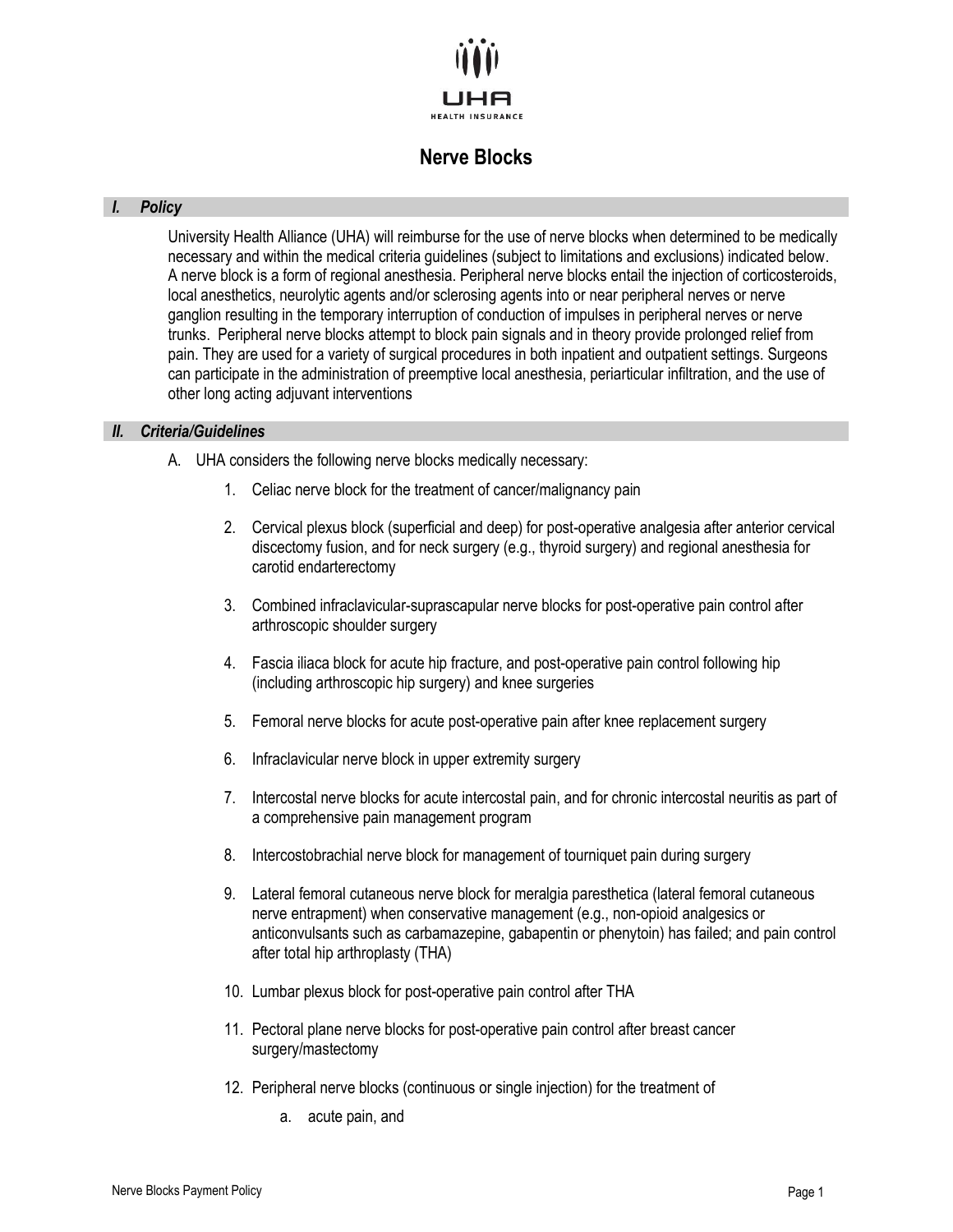- b. for chronic pain only as part of an active component of a comprehensive pain management program
- c. acute pain, and
- d. for chronic pain only as part of an active component of a comprehensive pain management program
- 13. Peripheral nerve blocks for the treatment of chronic pain post-herniorrhaphy to avoid more aggressive treatments (e.g., surgery), and post-operative pain control after arthroscopic debridement of the ankle
- 14. Popliteal block for hallux valgus correction surgery, and open reduction internal fixation of ankle fracture
- 15. Posterior tibial nerve block for post-operative pain control after Achilles tendon repair
- 16. Pre-operative adductor canal block for post-operative pain management after anterior cruciate ligament reconstruction
- 17. Quadratus lumborum nerve block for post-operative pain control after abdominal and hip surgeries
- 18. Radial nerve block for post-operative pain control after carpometacarpal joint arthroplasty and De Quervain's tendon release
- 19. Rectus sheath block for post-operative pain control after cholecystectomy
- 20. Saphenous nerve block for post-operative pain management
- 21. Splanchnic nerve block for the treatment of cancer/malignancy pain
- 22. Stellate ganglion block for diagnosis of sympathetically mediated pain and treatment of complex regional pain syndrome (CRPS) of the hand and arm if it is used as part of a rehabilitation program and the member has failed standard pharmacotherapies (e.g., nonsteroidal anti-inflammatory drug [NSAID], topical lidocaine cream)
- 23. Transversus abdominis plane (TAP) block for abdominal surgery
- 24. Ultrasound (US)-guided celiac plexus block for inoperable pancreatic cancer and abdominal pain requiring opioid analgesics, and as a "last resort" for pain from chronic pancreatitis that are refractory to high doses of opiates
- 25. US-guided supraclavicular block as regional anesthesia during surgeries and/or post-operative pain control to the distal two-thirds of the upper extremity, or from the mid-humerus to the fingertips.
- B. UHA considers the following nerve blocks experimental and investigational (not an all-inclusive list) because their effectiveness for these indications has not been established:
	- 1. Calcaneal nerve block for plantar fasciitis
	- 2. Cervical plexus block (superficial and deep) for the management of post-operative pain after clavicle open reduction and internal fixation, or shoulder surgery; and for the treatment of chronic radicular pain/post-laminectomy syndrome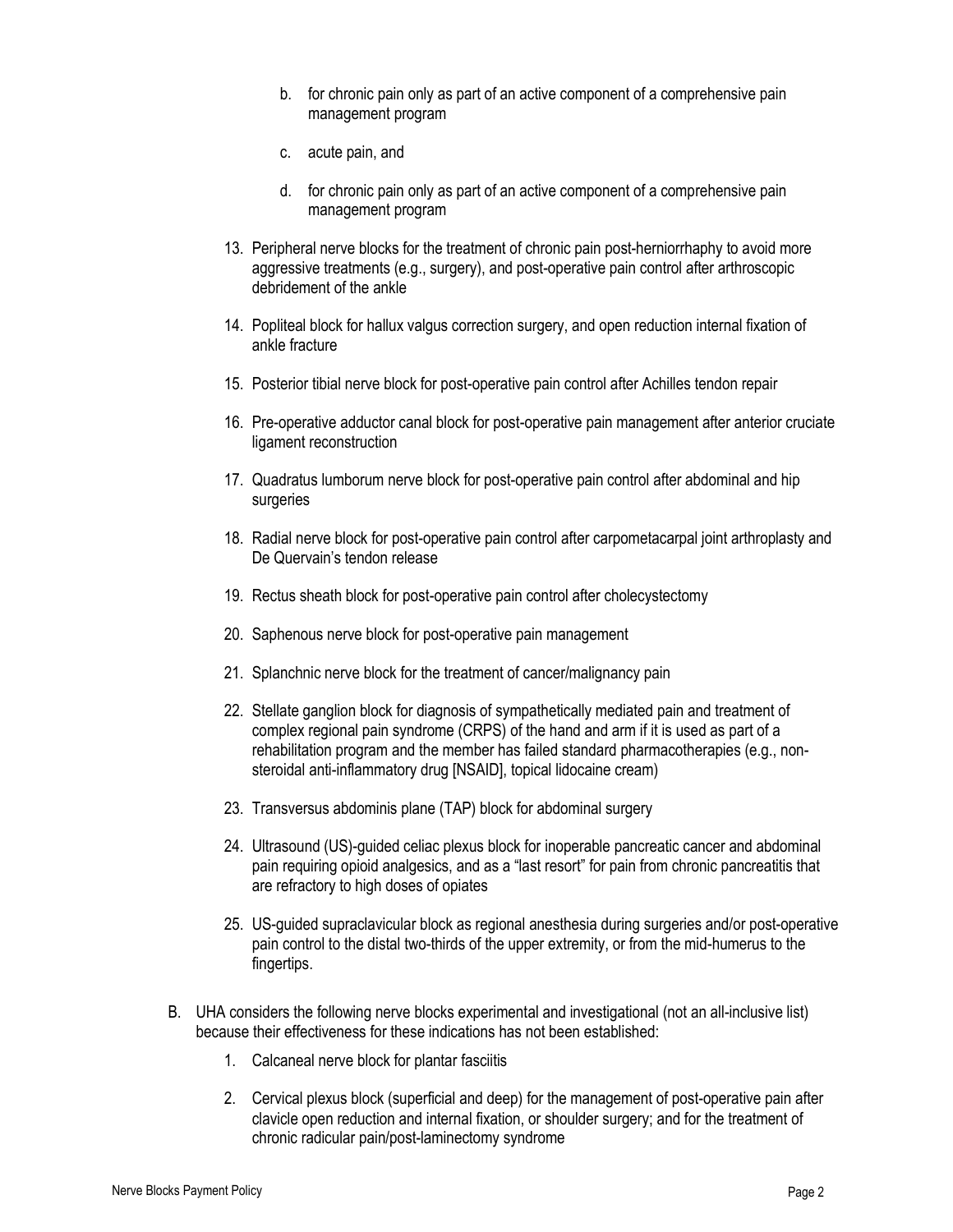- 3. Cluneal nerve block (including treatment of chronic pelvic pain)
- 4. Genicular nerve block
- 5. IPACK (infiltration between popliteal artery and capsule of the knee) block for pain control following ankle arthroplasty, anterior cruciate ligament repair, knee arthroscopy, medial meniscectomy, or total knee arthroplasty
- 6. Combined infraclavicular-suprascapular blocks for shoulder surgery
- 7. Erector spinae plane (ESP) block for post-operative pain control after total hip arthroplasty
- 8. Facial nerve block for the treatment of headache/neuralgia
- 9. Ganglion impar block
- 10. Genitofemoral nerve block for the treatment of chronic pelvic/suprapubic pain
- 11. Greater auricular nerve block for headache
- 12. Greater occipital nerve blocks for the diagnosis and treatment of neck and upper back pain
- 13. Ilioinguinal nerve block for chronic pelvic pain syndrome
- 14. Infraclavicular nerve block for the treatment of chronic pain
- 15. Intellicath (a nerve-blocking device) for the treatment of chronic pelvic pain
- 16. Intercostal nerve blocks for the sole treatment of chronic intercostal neuritis
- 17. Lateral pectoral nerve block for shoulder pain
- 18. Nerve block for excision of ganglion cyst in the lower extremity
- 19. Nerve block for hemicrania continua
- 20. Nerve hydro dissection for the treatment of peripheral nerve entrapment
- 21. Obturator nerve block for treatment of chronic pain
- 22. Occipital nerve block for the treatment of occipital neuralgia
- 23. Paravertebral block for treatment of chronic pain
- 24. Pectoralis minor nerve block for pectoralis minor syndrome and thoracic outlet syndrome
- 25. Pedicle screw block/hardware block of spinal instrumentation
- 26. Pericapsular nerve group (PENG) block for the management of post-operative pain
- 27. Peripheral nerve block as sole treatment for chronic pain
- 28. Peripheral nerve blocks (e.g., greater occipital (GON), supratrochlear (STN), and supraorbital (SON) nerve blocks) for the treatment of post-herpetic neuralgia, and prevention or treatment of headaches including (migraine headaches and treatment-refractory migraine in pregnancy), and for the treatment of short-lasting unilateral neuralgiform headaches.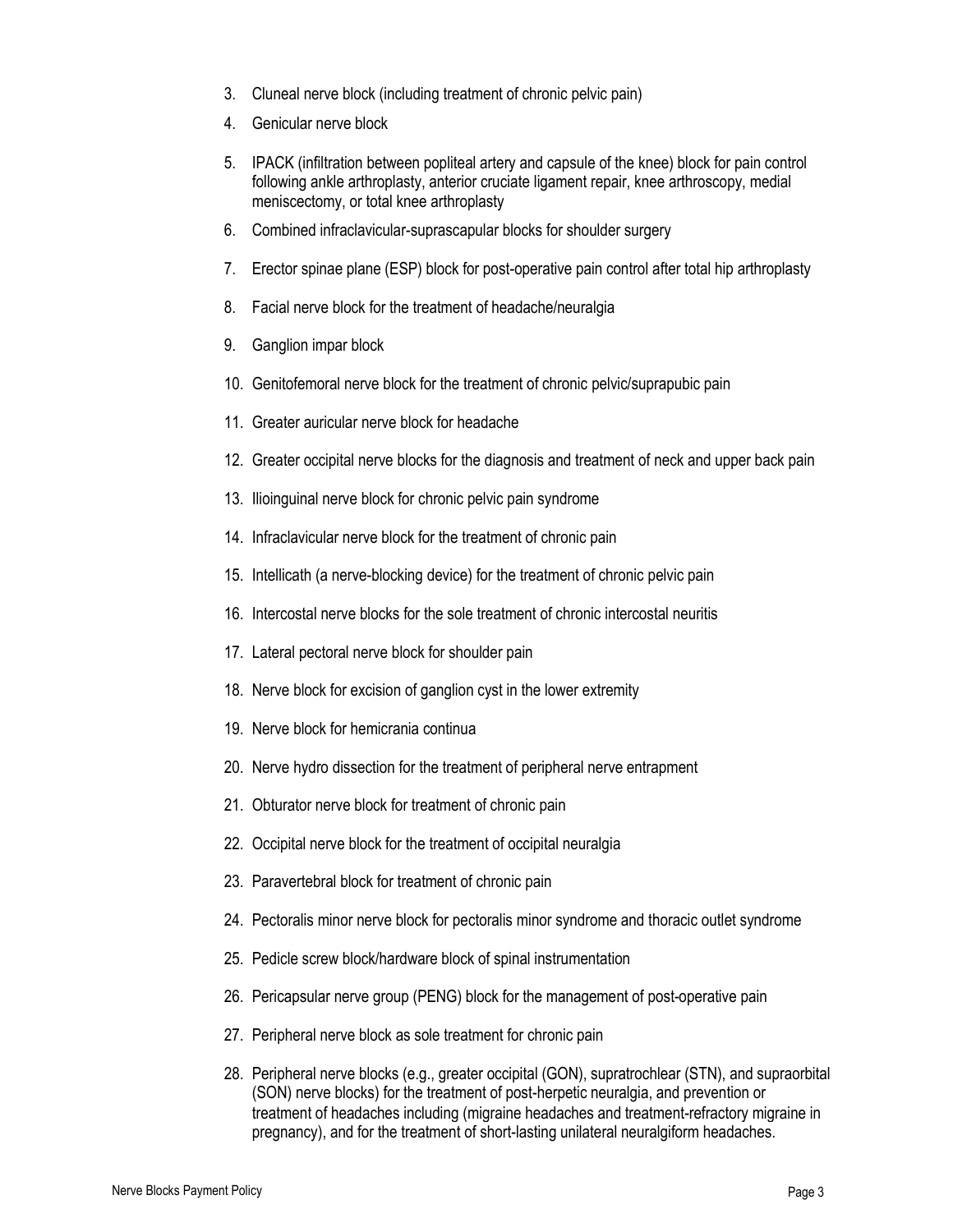- 29. Popliteal nerve block for post-operative pain control after anterior cruciate ligament repair
- 30. Posterior femoral cutaneous nerve block for the management of pelvic pain, myofascial pain syndrome, and vaginismus
- 31. Pudendal nerve block for the management of chronic pelvic pain, myofascial pain syndrome, and vaginismus
- 32. Quadratus lumborum nerve block for post-operative pain control after THA
- 33. Repetitive peripheral nerve blocks for chronic non-malignant pain
- 34. Saphenous nerve block for the treatment of chronic pain related to osteoarthritis of the ankle and foot, and saphenous neuralgia
- 35. Serratus anterior plane block for the management of post-operative pain/post-thoracotomy pain,
- 36. Spinal accessory neve block for the treatment of neck pain and upper back pain
- 37. Spinal accessory nerve block for post-operative pain control
- 38. Splanchnic nerve block for the treatment of abdominal pain
- 39. Stellate ganglion block for cervicalgia, cervical facet joint syndrome, headache, neuropathic pain (other than CRPS), occipital and trigeminal neuralgia, and ulcerative colitis
- 40. Suboccipital nerve block for suboccipital neuralgia
- 41. Subscapular nerve block for the treatment of chronic upper extremity pain
- 42. Superficial peroneal nerve block for the treatment of chronic pain related to osteoarthritis of the ankle and foot
- 43. Superior hypogastric nerve block for neurogenic pelvic pain and pain relief following abdominal hysterectomy
- 44. Superior laryngeal nerve block for laryngeal dehydration, glottal fry, and throat pain,
- 45. Supraorbital nerve block for the treatment of temporomandibular joint (TMJ) disorder
- 46. Suprascapular nerve block for the treatment of adhesive capsulitis, cervical spondylosis, chronic upper extremity pain, hemiplegic shoulder pain in individuals with chronic stroke, and low back pain
- 47. Supratrochlear block for headache/neuralgia
- 48. Sural nerve block for the treatment of chronic pain related to osteoarthritis of the ankle and foot
- 49. Transversus abdominis plane (TAP) block for post-operative analgesia following lumbar fusion, and after THA
- 50. US-guided erector spinae plane (ESP) block for the management of chronic myofascial pain syndrome, and post-operative pain.